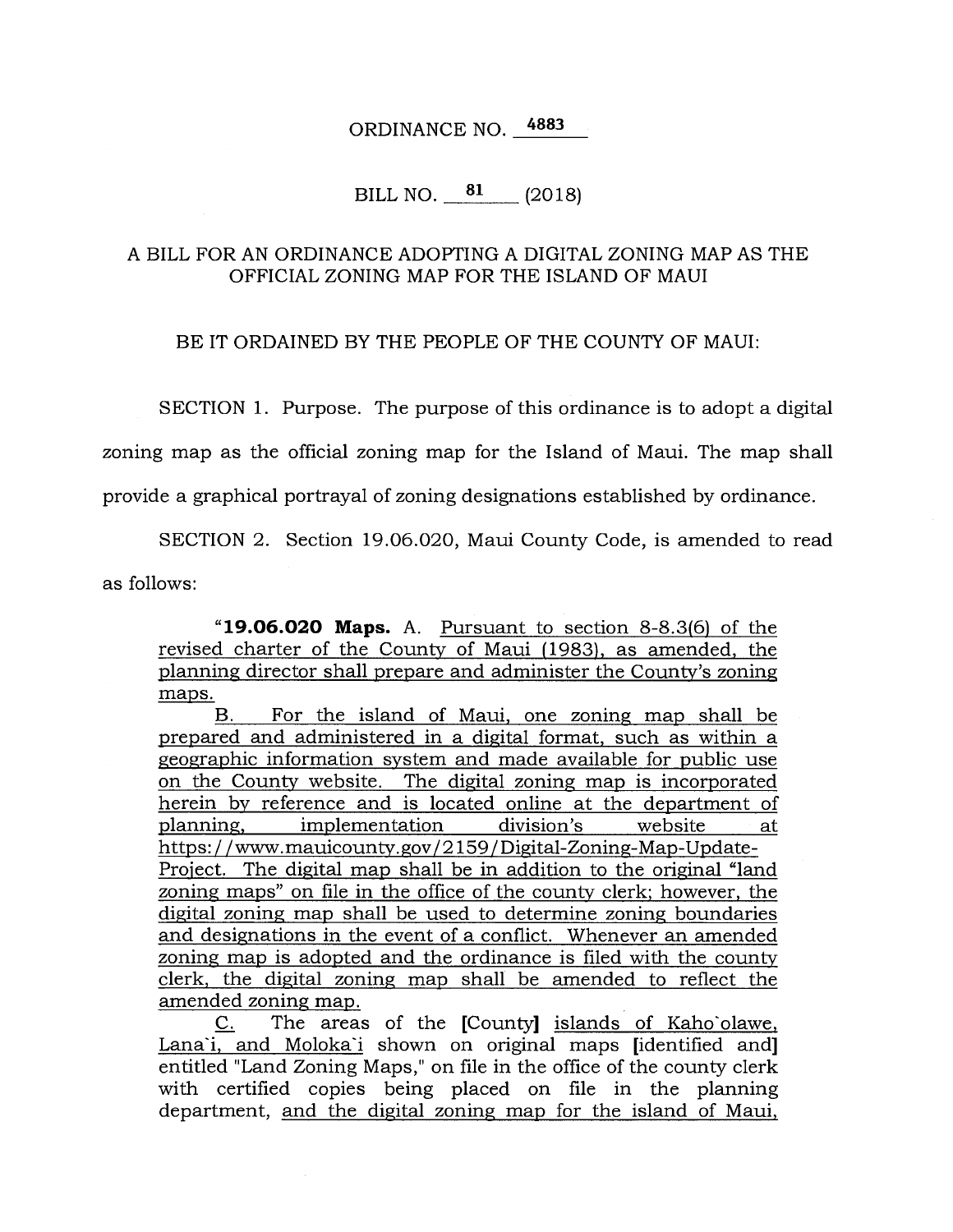together with all explanatory materials thereon, [shall be deemed to accompany, and are made a part of, the ordinance codified in this title, and may be amended in the same manner as any] are part of this title.

[B. Notwithstanding any provision contained in this article as to those areas of the County not shown on the maps, the provisions of article I of this title shall govern and have precedence over this article.]"

SECTION 3. Notwithstanding enactment of this ordinance, zoning conditions previously enacted by ordinance shall remain in effect, unless repealed by ordinance or operation of law.

SECTION 4. Material to be repealed is bracketed. New material is underscored. In printing this bill, the County Clerk need not include the brackets, the bracketed material, or the underscoring.

SECTION 5. This ordinance shall take effect upon its approval.

APPROVED AS TO FORM AND LEGALITY:

MICHAEL J. HOPPER Department of the Corporation Counsel County of Maui

LF 2017-1320 2018-03-20 Ordinance Digital Zoning Map